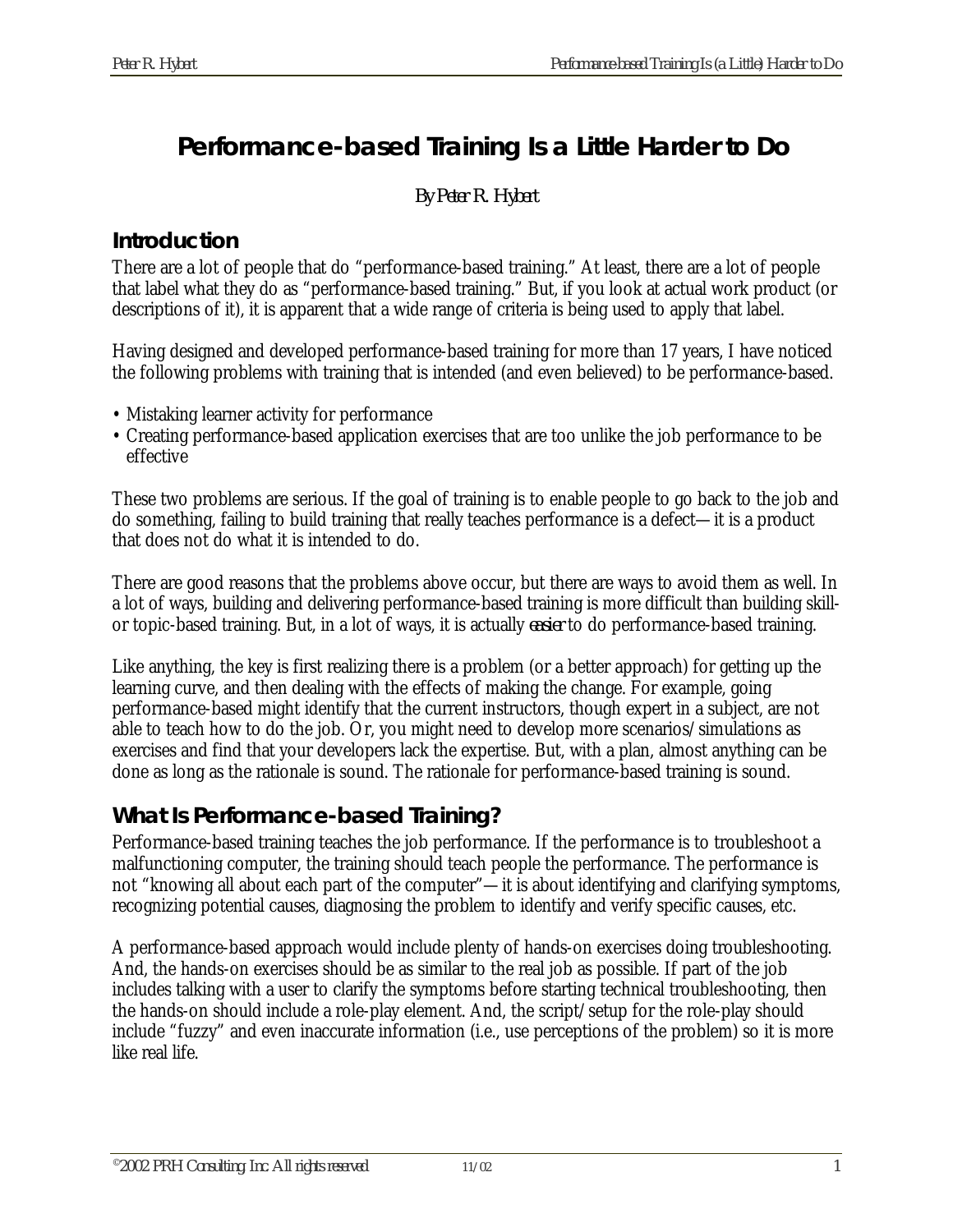# *Analyzing Performance*

The first step in designing performance-based training is figuring out what the performance is analysis. It starts with "chunking." All jobs, processes, and roles can be defined by the major duties or areas of performance and, within each large chunk, details such as the outputs produced and the tasks needed to produce them can be identified in context. In addition, you need to define key performance measures for the outputs and what typically goes wrong.

For example, if it is important that the troubleshooter finds the right problem and does it quickly, some of the things that could typically go wrong might include taking too long or solving the wrong problem. Maybe sometimes the performance problems are rooted in a lack of knowledge/skills. But maybe sometimes the problems are due to poor input from the customer. All this means is that the performance is more complicated than it might seem on the surface. The training needs to reflect that and provide practice that is more like the real job. This is not hard to figure out—you can ask the master performers.

#### *Designing the Solution*

Understanding the performance is only the first step. The next is figuring out a way to teach the performance. Sometimes a training designer can make this more difficult than it needs to be by trying too hard to "add value." We can cut the performance into a million enabling knowledge/skills and spend a whole bunch of time developing presentation materials, exercises, and tests for each individual knowledge/skill. Unfortunately, many trainees have problems trying to put together a bunch of separate pieces of learning.

A better way to approach this is to start by targeting a simple case of the integrated performance. Continuing with the troubleshooting example, give them some basics and then give them a simple situation to troubleshoot. Then debrief and build on these basic skills by addressing things that help them solve more complex problems. For the learner, it is better to learn how to do the whole performance going from simple to complex than to learn all kinds of enabling detail and never have a chance to put it all together. Again, it is easier to design performance-based training than skillbased training—you simply have to define instances of the performance and incorporate simulation exercises around them. Then, intersperse simulation rounds with brief lessons on enabling skills.

# *Developing the Solution*

Once you enter the development process, performance-based training can actually become more difficult than skill-based training. Detailed design and development of simulations can be difficult. The intent is to mimic the performance as closely as possible but without wasting resources trying to emulate things from the job that aren't necessary for performance. You have to make the simulations challenging enough to be realistic, but still carry clear teaching points.

Building a simulation requires time working with master performers. You have to build simulated job information and artifacts (such as customer accounts, reports, even simulated systems or equipment). On the other hand, most of this exists in the job environment (the primary exception being the equipment) so, if you have developed contacts in the master performer world during analysis and design, you can usually get samples from the real world and just modify them as needed to fit the training design.